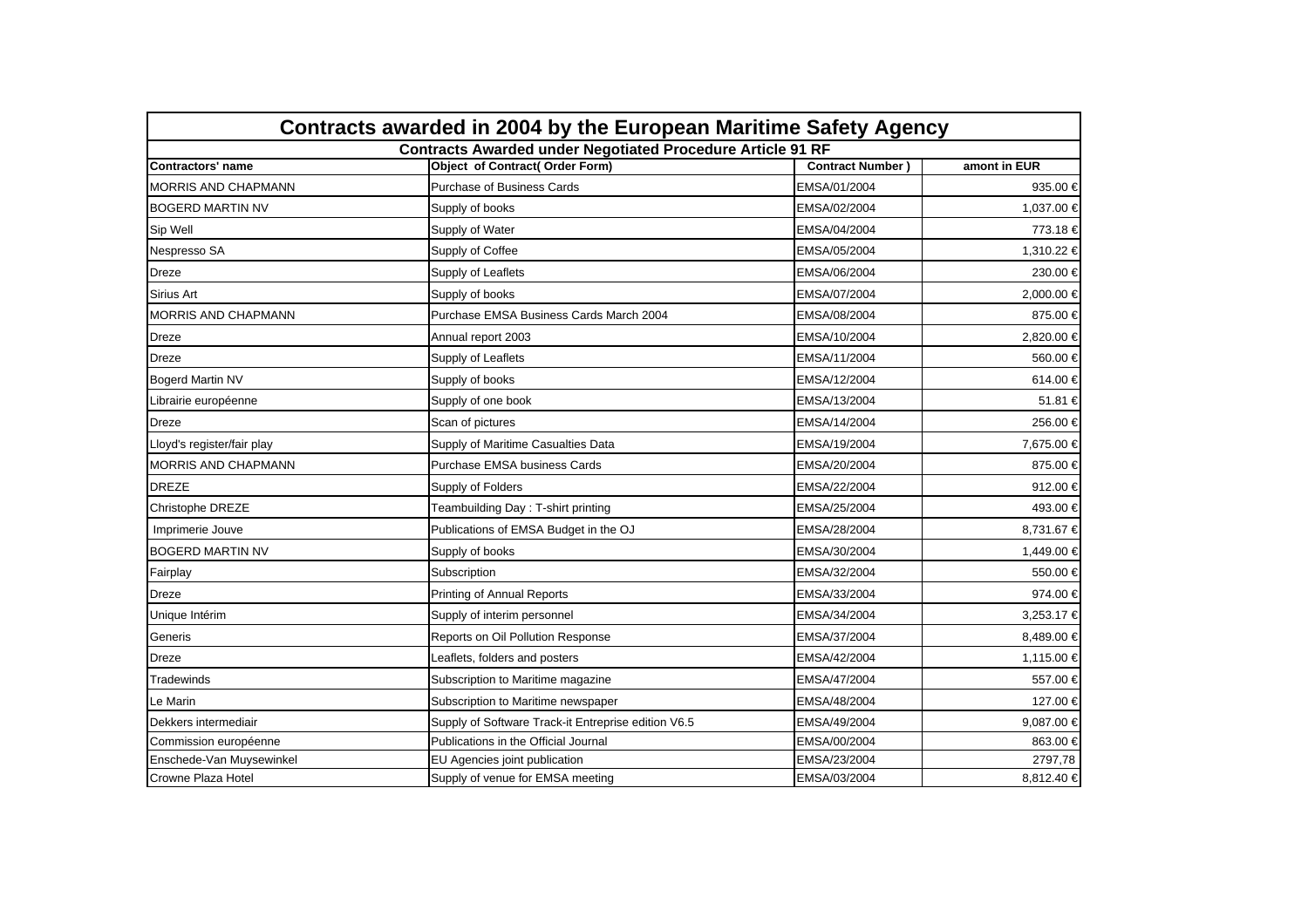| <b>SGS Training Institute vzw</b><br><b>Dorint Hotel</b> | Supply of in house training on safety Inspection<br>Supply of venue for EMSA meeting | EMSA/09/2004<br>EMSA/15/2004 | 4,958.35 €  |
|----------------------------------------------------------|--------------------------------------------------------------------------------------|------------------------------|-------------|
|                                                          |                                                                                      |                              |             |
|                                                          |                                                                                      |                              | 4,500.00 €  |
| <b>Dorint Hotel</b>                                      | Supply of venue for EMSA meeting                                                     | EMSA/16/2004                 | 12,760.00 € |
| <b>Dreze</b>                                             | Workshop on Oil Pollution Response - Technical assistance                            | EMSA/17/2004                 | 980.00 €    |
| <b>MAB TRAVEL</b>                                        | Renting of Bus for Teambuilding Day                                                  | EMSA/18/2004                 | 472.00 €    |
| Toeristen- en Arrangementenbureau Willemstad             | Teambuilding Day: Organisation of a guided tour                                      | EMSA/21/2004                 | 2,249.50 €  |
| Leo and Ageet Vogel - ZeilschipHollandschDiep            | Teambuilding Day: Rental of two ships                                                | EMSA/24/2004                 | 4,659.70 €  |
| Source NV - Legato                                       | Supply of EMSA Server Back-up facilities                                             | EMSA/36/2004                 | 2,495.00 €  |
| <b>Hotel Renaissance</b>                                 | Supply of venue for EMSA meeting                                                     | EMSA/38/2004                 | 4,500.00 €  |
| <b>Hotel Renaissance</b>                                 | Supply of venue for EMSA meeting                                                     | EMSA/39/2004                 | 2,777.00 €  |
| Source NV - Legato                                       | Training IT - Cours legato software windows                                          | EMSA/55/2004                 | 2,495.00 €  |
| Restaurant "La Table de l'Abbaye"                        | Organisation of the EMSA Xmas Dinner 2004                                            | EMSA/53/2004                 | 3,555.00 €  |
| Van Breda Insurance                                      | Supply of Insurance cover for IT equipment                                           | EMSA/00/2004                 | 633.00 €    |
| Lloyd's Maritime intelligence Unit                       | Supply of Maritime data                                                              | EMSA/51/2004                 | 10,710.00 € |
| Consultores PLP & Martins LDA                            | Supply of Interpretation services in Lisbon                                          | EMSA/00/2004                 | 14,325.00 € |
|                                                          | <b>Contracts Awarded under Restricted calls Procedure article 91 of FR</b>           |                              |             |
| TNO Environment, Energy and Process Innovation           | Study on classification of antipollution equipment                                   | 04-46-RES/004/2004           | 49,500.00 € |
| Informa UK Limited                                       | Supply of Data Ship movement                                                         | 04-12-B3/25/04               | 34771,00    |
| University of OSLO                                       | Study on liability and compensation in places of Refuge Situation                    | 04-24-RES/001/2004           | 37,500.00 € |
| European Service Network SA                              | Definition of EMSA Corporate Image                                                   | 04-38-RES/003/2004           | 26,072.35 € |
| Clifford Chance Limited Liability Partnership            | Fact finding Study on Contracts for Anti Pollution Vessels                           | 04-44-RES/005/2004           | 49,000.00 € |
| <b>Berlitz</b>                                           | Portuguese Languages classes                                                         | 04-47-RES/005/2004           | 47,525.00 € |